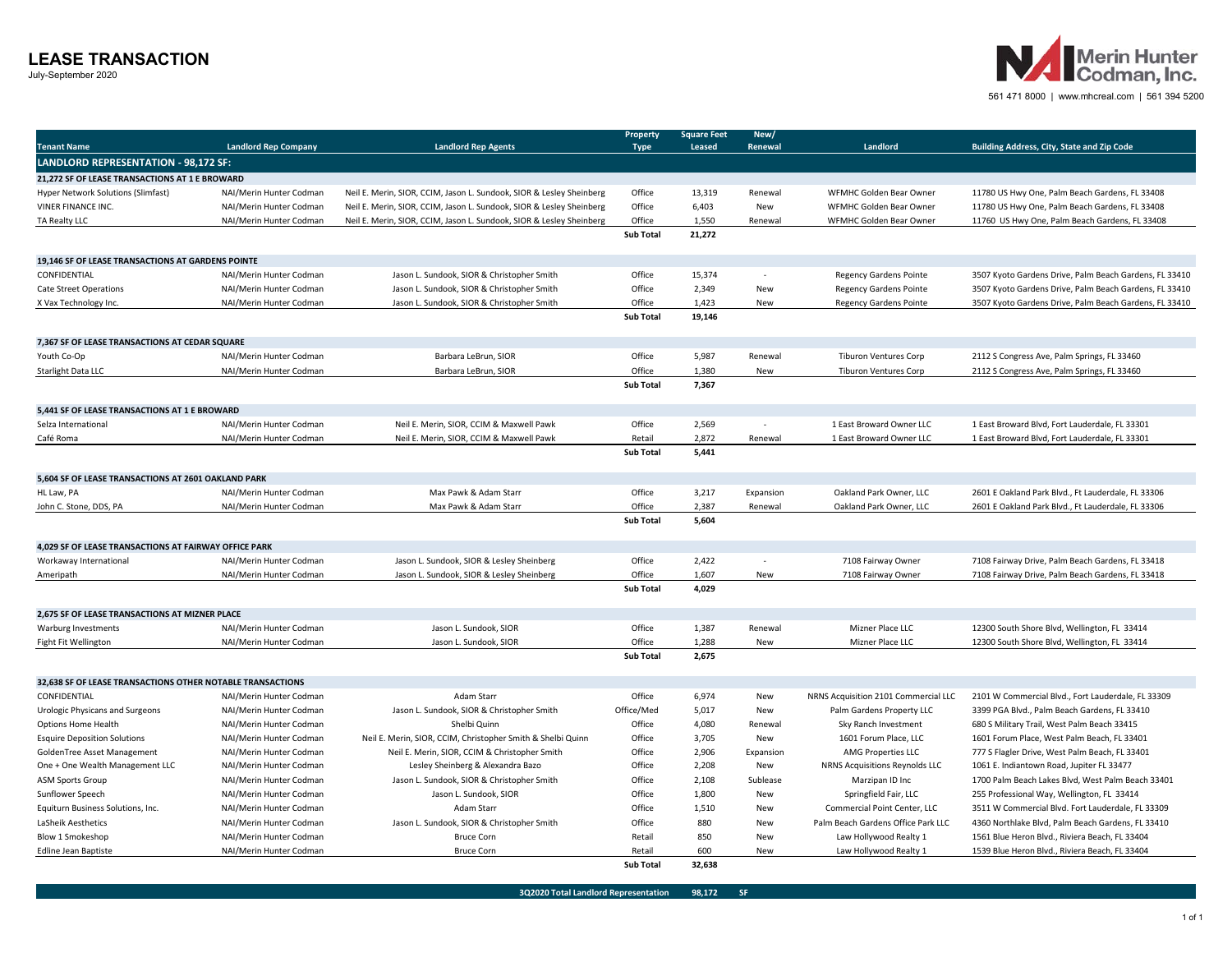## **LEASE TRANSACTION**

July-September 2020



561 471 8000 | www.mhcreal.com | 561 394 5200

| <b>Tenant Name</b><br><b>TENANT REPRESENTATION - 12.661 SF:</b> | <b>Tenant Rep Company</b>         | <b>Tenant Rep Agents</b>             | Property<br><b>Type</b> | <b>Square Feet</b><br>Leased | New/<br>Renewal | Landlord                       | Building Address, City, State and Zip Code     |
|-----------------------------------------------------------------|-----------------------------------|--------------------------------------|-------------------------|------------------------------|-----------------|--------------------------------|------------------------------------------------|
| Urologic Physicans and Surgeons                                 | NAI Merin Hunter Codman           | Lesley Sheinberg                     | Office/Med              | 5.017                        | New             | Palm Gardens Property LLC      | 3399 PGA Blvd., Palm Beach Gardens, FL 33410   |
| Café Roma                                                       | NAI/Merin Hunter Codman           | Neil E. Merin, SIOR, CCIM & Max Pawk | Retail                  | 2.872                        | Renewal         | 1 East Broward Owner LLC       | 1 East Broward Blvd, Fort Lauderdale, FL 33301 |
| One + One Wealth Management LLC                                 | NAI/Merin Hunter Codman           | Lesley Sheinberg & Alexandra Bazo    | Office                  | 2.208                        | New             | NRNS Acquisitions Reynolds LLC | 1061 E. Indiantown Road, Jupiter FL 33477      |
| Tamara Peacock                                                  | NAI/Merin Hunter Codman           | Max Pawk                             | Office                  | 1.414                        |                 | EDSA, Inc.                     | 1512 E Broward Blvd, Fort Lauderdale, FL 33301 |
| Semper Laser Holdings LLC Boca                                  | NAI/Merin Hunter Codman           | Adam Starr                           | Retail                  | 1.150                        | New             | <b>Investments Limited</b>     | 348 Esplande, Boca Raton, FL 33432             |
|                                                                 | 3Q2020 Total Tenant Represenation | 12.661 SF                            |                         |                              |                 |                                |                                                |